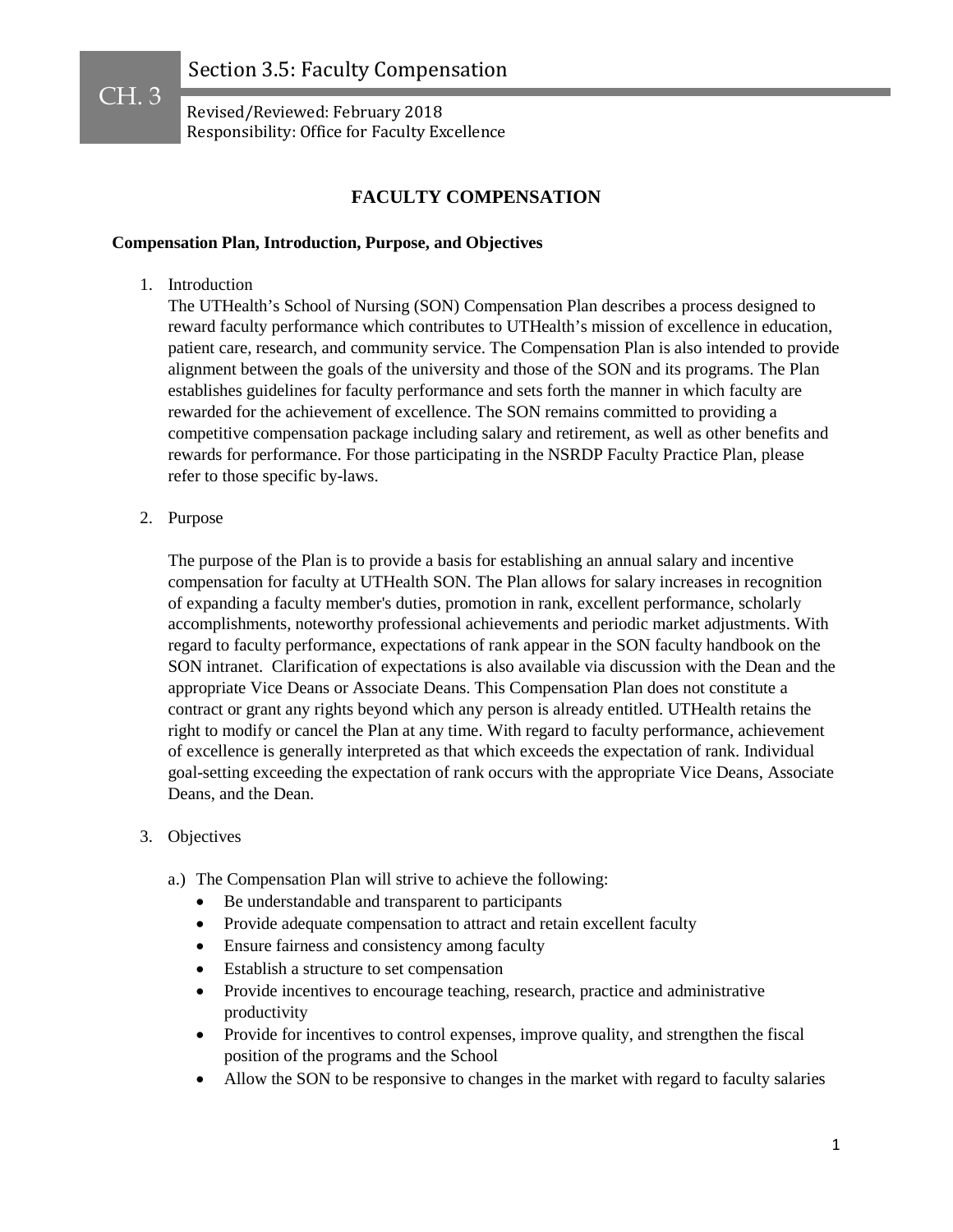Revised/Reviewed: February 2018 Responsibility: Office for Faculty Excellence

b.) Compensation Plan Year

The Plan year will be September 1 through August 31 annually.

### **Applicability**

CH. 3

- 1. The Compensation Plan will apply to all full-time and part-time faculty.
- 2. Sources of funding to the SON used in support of faculty salaries. These may include:
	- State appropriations
	- Hospital and clinics salary support and subsidies
	- Affiliated agencies' support
	- Grant and contract support
	- Endowment operating funds
	- Philanthropy and other support

### **Faculty Compensation Structure**

- 1. Faculty compensation will be comprised of three components:  $X, Y$ , and  $Z$ . The  $X + Y$ components of salary are defined as "core" salary:
	- a.)  $X =$ Base Salary is defined as the salary which is no less than the American Association of Colleges of Nursing (AACN) 70% of the median for each rank and educational preparation.
	- b.)  $Y =$  Supplemental Compensation is based upon agreed additional nursing roles and responsibilities or specialty practice. These additional roles may include clinical practice, education, research and scholarly activities. These activities may be in the community, health care, and professional organizations, or administrative assignments, such as Associate Deans, program coordination, and other services to support the function of the school. The Dean of the SON approves specific additional activities. If the faculty member participates in the Faculty Practice Plan, the Vice Dean for Faculty Excellence will confirm faculty interest, area of expertise, and FTE availability with the Vice Dean for Practice and Engagement.
		- i.) The salary determination for supplemental compensation is based upon the additional responsibilities and/or on unique market issues for recruitment and retention of actual faculty in specific specialties.
		- ii.) Sources of Revenue: Possible sources of revenue for the Y component are endowments where allowed, state funds, a portion of grants and contract savings, fees billed and collected for professional services and other faculty directed revenue streams, including other service contracts.
		- iii.) Supplemental Compensation Review: The faculty member's augmentation is reviewed and approved annually. When a practice or service contract is discontinued, the faculty member's augmentation is discontinued. Alternately, if a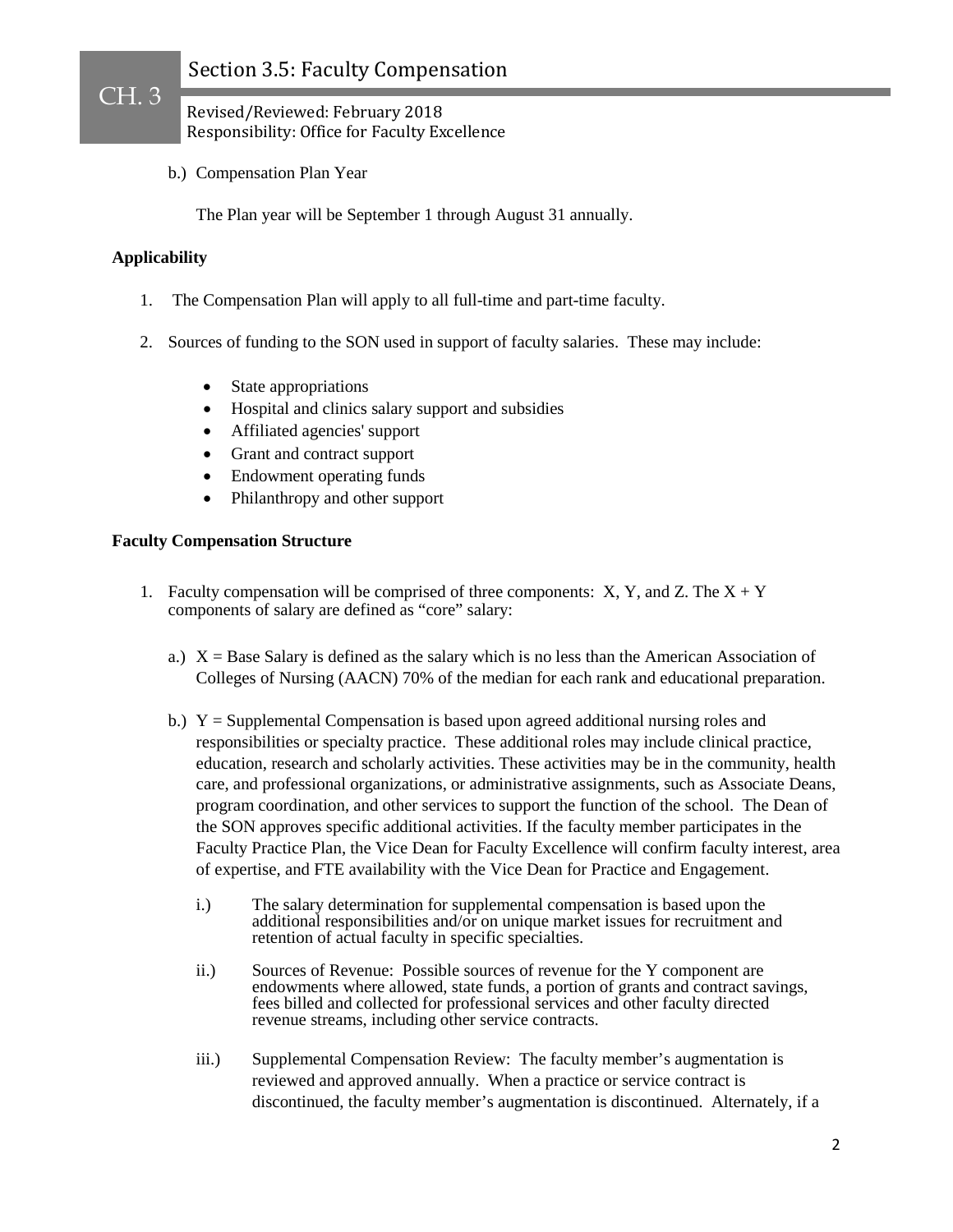## Revised/Reviewed: February 2018 Responsibility: Office for Faculty Excellence

faculty member in an administrative role no longer serves in that capacity, the augmentation is discontinued.

- c.)  $Z =$  Faculty Incentive Plan (FIP) is a component of the SON Faculty Compensation Plan. The purpose is to provide recognition for exemplary teaching, practice, research, and service.
- d.) The FIP is congruent with the University and School of Nursing Compensation Plan objectives outlined in 3a above.
- e.) The goals of the FIP are to:

- Strengthen efforts in achieving the mission and strategic directions of UT Health San Antonio and School of Nursing.
- Provide incentive to encourage excellence in the missions of the University.
- f.) The FIP achieves these goals by establishing incentives which faculty and administrators may obtain by achieving established objectives of excellence in missions relevant to the University.
- g.) The FIP operates under the following policies:
	- The FIP shall operate within the existing budget of the School of Nursing. All budgetary units contribute to a central pool managed by the office of the dean with all expenditures funded from this school-wide pool.
	- The financial stability of the FIP shall be ensured by creating reserves and making awards only from the accumulated reserves. By avoiding expenditures within the FIP that are continuing commitments, funds shall remain available to redeploy as needed.
	- Funds accumulated within the FIP may be allocated, according to the FIP operating procedures established by the Dean, Vice Dean for Faculty Excellence, administrators, and approved by the Dean for incentive payments to faculty members.
	- All incentive payments are given one year at a time on a twelve-month basis. The incentive payments are not guaranteed nor are they recurring payments. Incentive awards are not permanent salary adjustments, nor are they merit increases or salary rate changes. Incentive payments may fluctuate up or down from year to year without affecting base salary.
	- Examples of incentive accomplishments that may qualify for incentive funds include but are not limited to: Development of a new program, successful acquisition of new contracts and funding streams which benefit the school, recognition by election to major professional academies, selection for UT Health Presidential Teaching Award,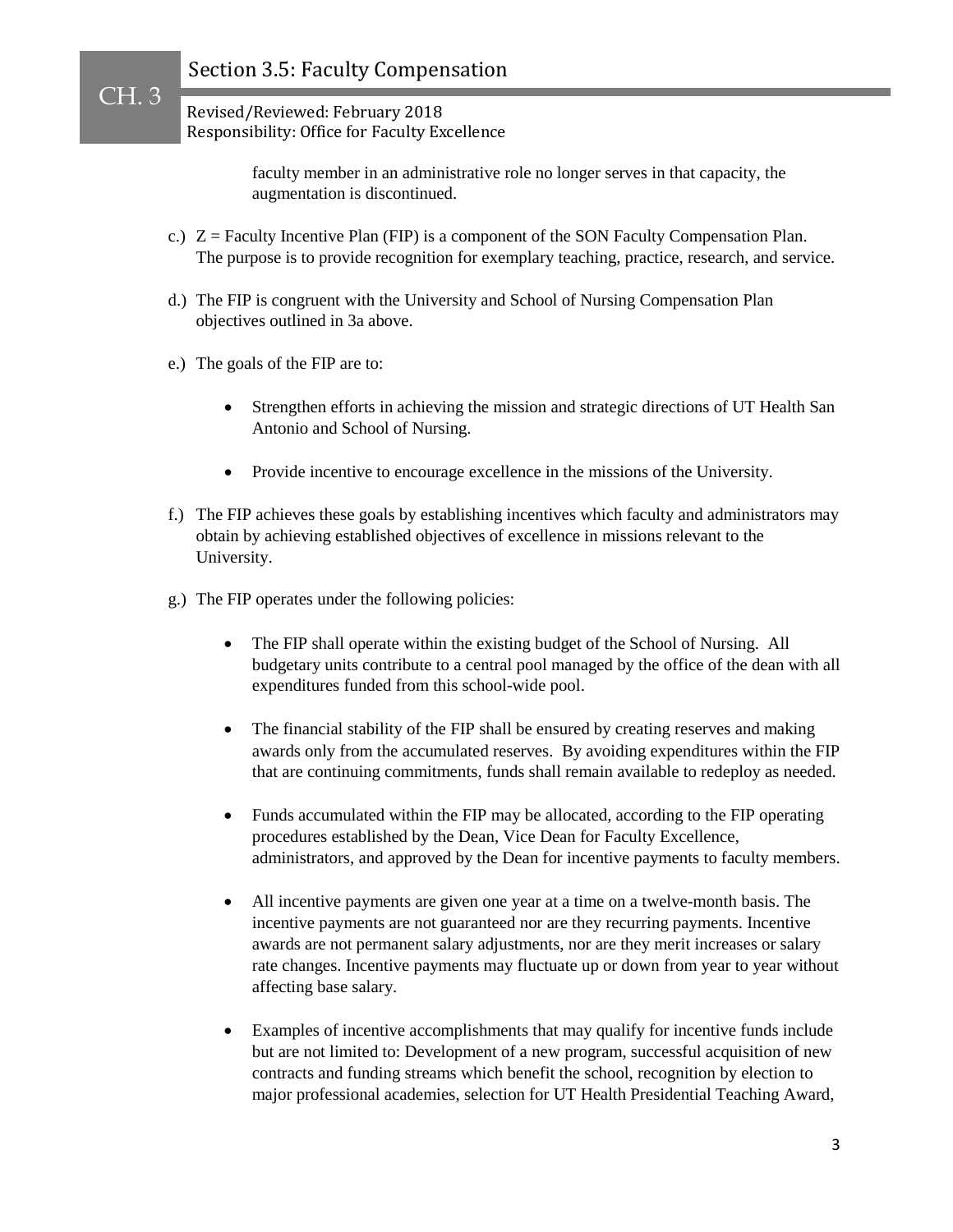> receiving a target number of major research grants, and service to the institution resulting in "transformative" positive change. Submitting manuscripts for peer reviewed journals and others.

• Incentive payments shall be treated as payroll items subject to federal income tax withholding and FICA withholdings.

## **Z-1 Faculty Incentive Plan (FIP)**

- 1. Z-1 incentive calculation is based on the performance of the faculty in a fiscal year which begins in September 1<sup>st</sup> of a given year to August  $31<sup>st</sup>$  of the following year. Z-1 incentives will be disbursed in September of the following fiscal year.
- 2. Individuals holding primary appointment as faculty within the School of Nursing (SON) on or before September 1 of the fiscal year may be eligible for participation, as noted below.
	- a.) Eligible faculty must teach at least one course as course director or Co-teacher during the current fiscal year.
	- b.) Faculty listed on an externally funded SON grant(s) as PI are exempt from the teaching requirement listed above and may still participate in the FY17 FIP plan. With consent of the dean, the teaching portion of the individual goals for PIs may be counted toward that person's individual research goal.
- 3. Eligible individuals will receive a FIP plan description.
- 4. Eligible individuals will be automatically enrolled in the FIP program.
- 5. Each participating individual will be eligible for receipt of an incentive payment to be distributed after August 31st of the current fiscal year and based on the following guidelines:
	- a.) In order for an FIP incentive payment for FY17 performance to be made to any SON faculty, the following criteria must be met:
		- i. The School of Nursing's grand total change in net position for current fiscal year must be greater than or equal to zero.
		- ii. UT Health San Antonio must agree to distribute incentive pay. In the case that an institutional decision is made not to distribute incentives, SON FIP incentives will NOT be distributed for the current fiscal year.
	- b.) Individual faculty must meet the following additional criteria in order to receive a FIP incentive payment: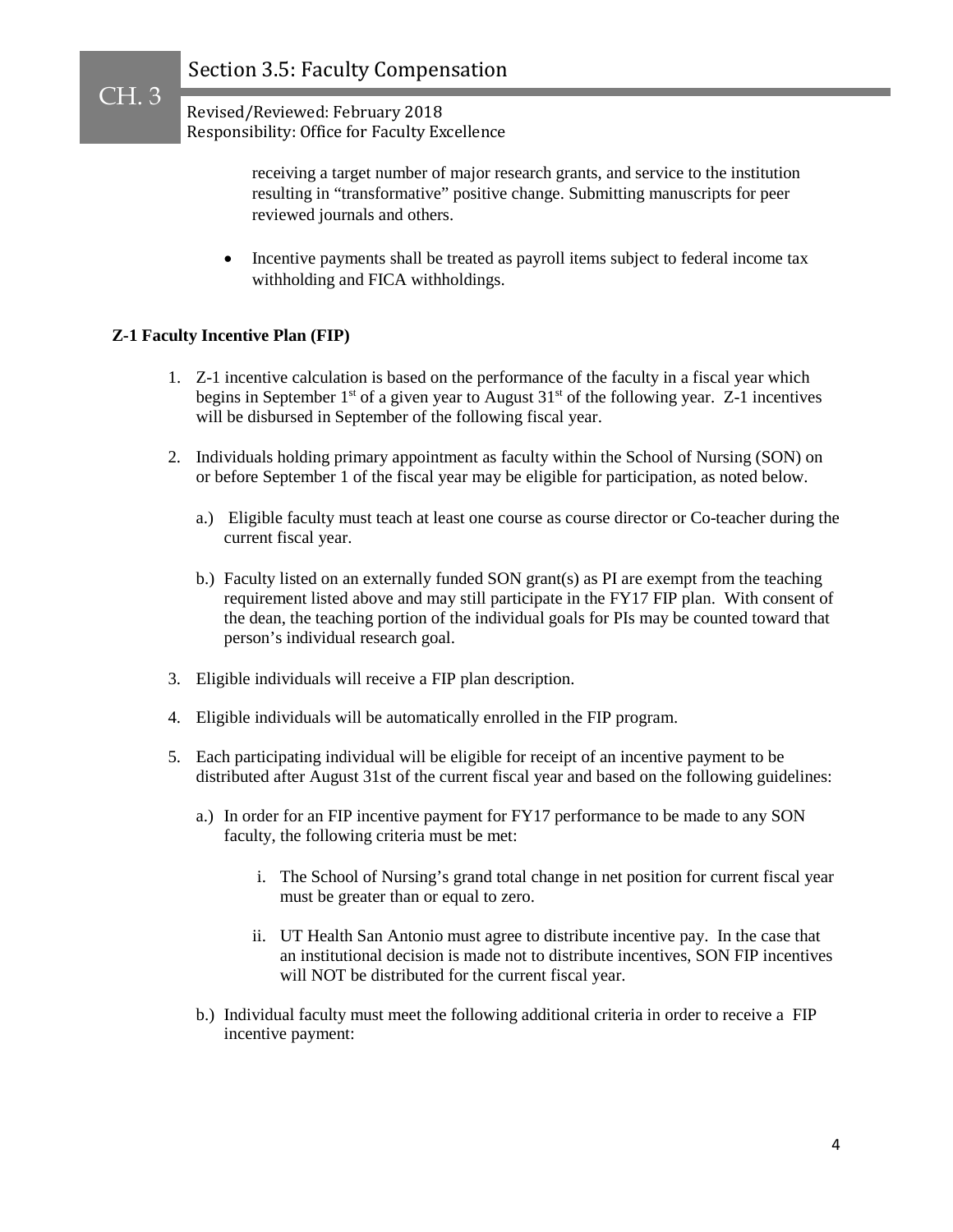CH. 3

 Revised/Reviewed: February 2018 Responsibility: Office for Faculty Excellence

- i. The School of Nursing cost center in which the faculty member holds his or her primary appointment must have a zero or a positive contribution margin for the current fiscal year.
- ii. Each faculty member will be eligible for a maximum incentive payment for the fiscal year of 5% of his or her annualized salary as of September the previous year. For example, if a faculty member is paid .50 FTE by a SON cost center and .50 by another school, only the portion of his or her salary paid by the SON will be eligible for FIP incentive payment (5% of .50 FTE salary). Faculty salary covered by SON based external research grants will be included in the calculation of "academic salary" for FIP purposes.
- iii. FIP incentive payments will be:
	- 50% based on school goals (a maximum of 2.5% of academic salary)
	- 50% based on individual goals (a maximum of 2.5% of academic salary)
- 6. Total incentive payments would be 2.0% of salary if all FIP goals were met at the threshold level, 3.5% of salary if all FIP goals were met at the target level and 5% of salary if all FIP goals were met at the exceptional level. The criteria for specific goals are as follows:
	- a.) Threshold: 80% probability of achievement
	- b.) Target: 50% probability of achievement
	- c.) Exceptional: 10-20% probability of achievement
- 7. The SON goals for the fiscal year are as follows:
	- a.) Goal 1: Research increase productivity as evidenced by total grant funding in comparison to the previous fiscal year as follows:
		- i. Threshold increase of 1%
		- ii. Target increase of 2%
		- iii. Exceptional increase of 4%
	- b.) Goal 2: Increase scholarship– peer-reviewed abstracts, books, chapters and/or journal and/or online publications (refereed papers and published refereed abstracts) over current fiscal year. (See notes on scholarship at the end of this chapter.)
		- i. Threshold increase of 2%
		- ii. Target increase of 4%
		- iii. Exceptional increase of 6%
	- c.) Goal 3: Improve student satisfaction compared to previous year as assessed by SON Exit Survey
		- i. Threshold increase of 1%
		- ii. Target increase of 2%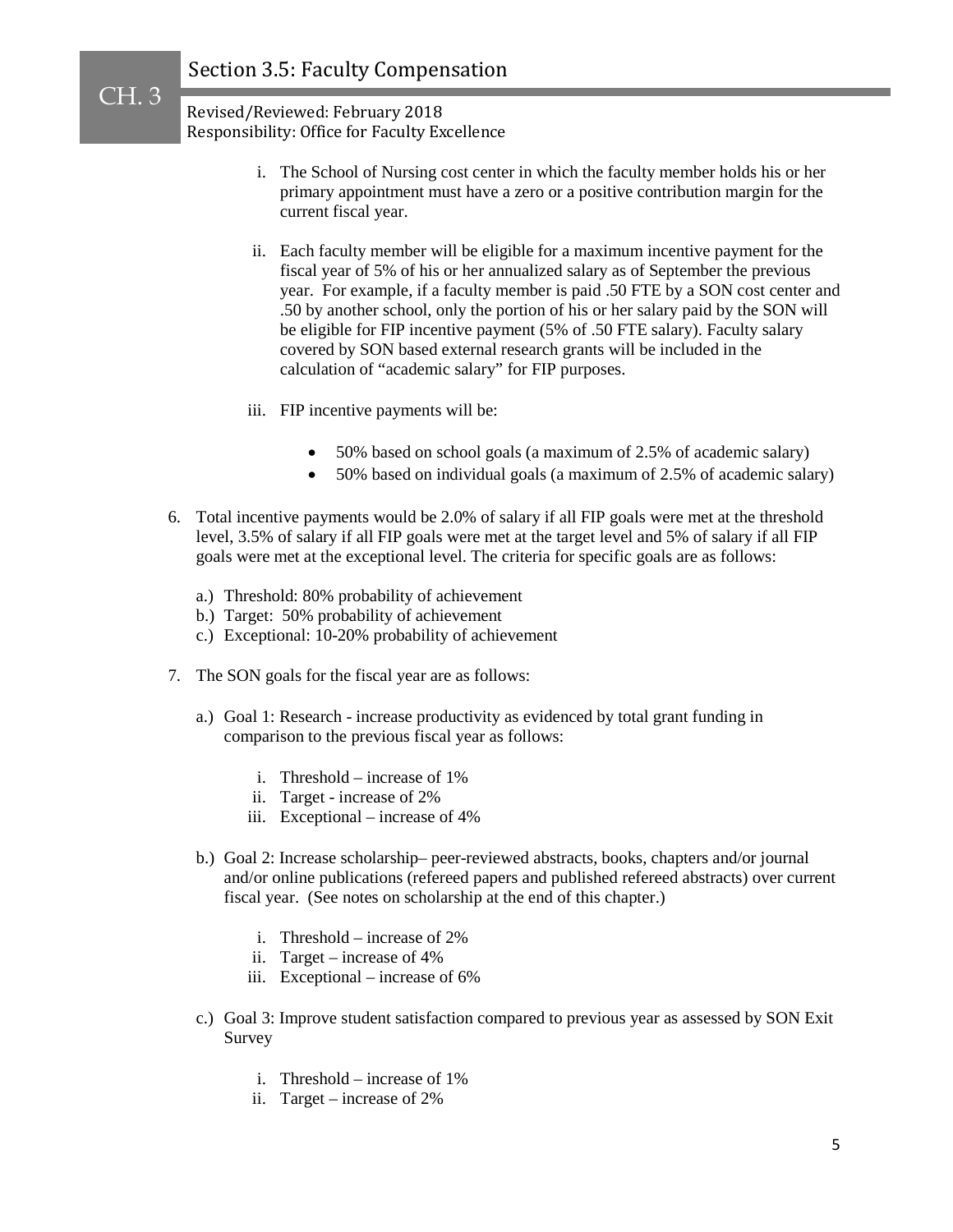Revised/Reviewed: February 2018 Responsibility: Office for Faculty Excellence

CH. 3

- iii. Exceptional increase of 3%
- d.) Achievement of School goals will be based on aggregate numbers for all programs combined.
- 8. In addition to SON goals, faculty will have the following three (3) individual goals, with achievement as follows:
	- a.) Goal 1: Teaching excellence as assessed by faculty peer evaluation of teaching for all courses taught during the current fiscal year.
		- i. Threshold mean faculty peer evaluation rate of 3
		- ii. Target mean faculty peer evaluation rate of 3.5
		- iii. Exceptional mean faculty peer evaluation rate of 4
	- b.) Goal 2: Research and Scholarship: Increase research and/or scholarly productivity as evidenced by total grant funding or publications as follows:
		- Threshold
			- i. 10 % (or \$1000.00, whichever is greater) increase in external research grant funding as principal investigator (PI) or Co-PI
				- OR
			- ii. One (1) new external grant submission by June 30 of the current fiscal year which includes SON funding.
				- OR
			- iii. One refereed journal article submission as a contributing authors by June 30 of the current fiscal year.

#### OR

- iv. One new refereed abstract presentation published/presented by June 30 of the current fiscal year in a peer reviewed journal or conference proceeding.
- Target
	- i. 15 % (or \$5000.00 whichever is greater) increase in external research grant funding as PI or Co-PI.

#### OR

ii. One (1) new external grant submission as PI or Co-PI by June 30 of the current fiscal year which includes SON funding.

#### OR

iii. One new first or senior author refereed journal article submission by June 30 of the current fiscal year.

OR

- iv. One new refereed journal abstract presentation published in a refereed journal or conference proceeding by June 30 of the current fiscal year.
- **Exceptional**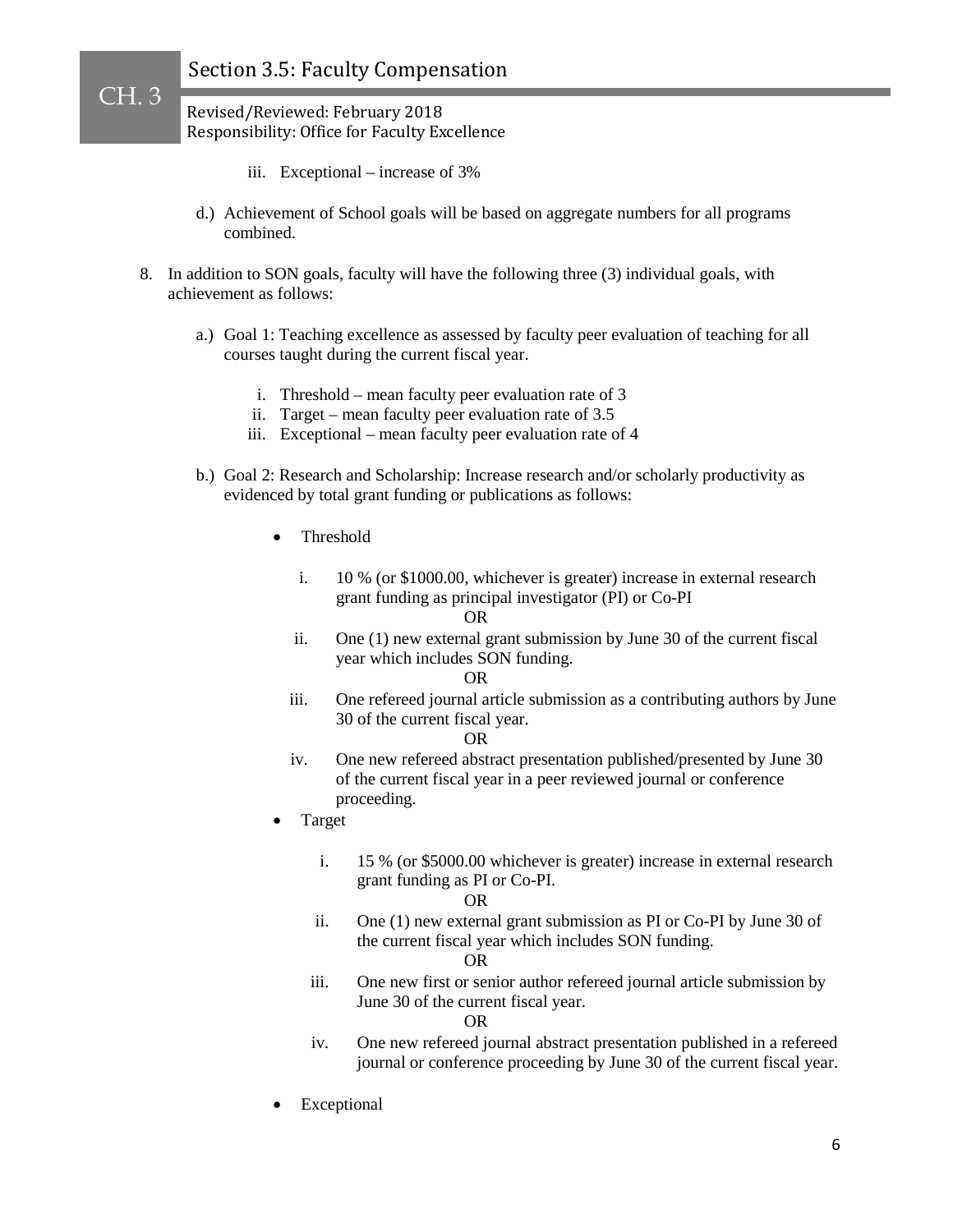- i. 25 % (or \$10,000 whichever is greater) increase in external research grant funding as PI or Co-PI which includes SON funding. OR
- ii. One (1) new external research grant funded as PI or Co-PI (SON funding required) by June 30 of the current fiscal year. OR
	-
- iii. One new first or senior author refereed journal article, book or book chapter published by June 30 of the current fiscal year.

OR

- iv. Three new refereed journal abstract presentations published by June 30 of the current fiscal year
- c.) Goal 3: Service: Active participation and contribution to SON, university, and professional organizations at local, state, regional, national and international venues.
	- Threshold
		- i. Productive service on at least one SON or University Committee as certified by the committee chair by June 30 of the current fiscal year. OR
		- ii. Productive service in at least one community service activity as certified by the program sponsor by June 30 of the current fiscal year.

OR

iii. Productive service on at least one statewide, national or international professional service board, committee or taskforce as certified by the committee chair or organization sponsor by June 30 of the current fiscal year/

#### OR

- iv. Service as a peer reviewer for a journal as certified by the editor-in-chief by June 30 of the current fiscal year
- Target
	- i. Productive service on at least two SON or University Committees as certified by the committee chair or organization sponsor by June 30 of the current fiscal year.

#### OR

- ii. Productive service in at least two community service activities as certified by the program sponsor by June 30 of the current fiscal year. OR
- iii. Productive service on at least two statewide, national or international professional service board, committee or taskforce as certified by the committee chair or organization sponsor by June 30 of the current fiscal year.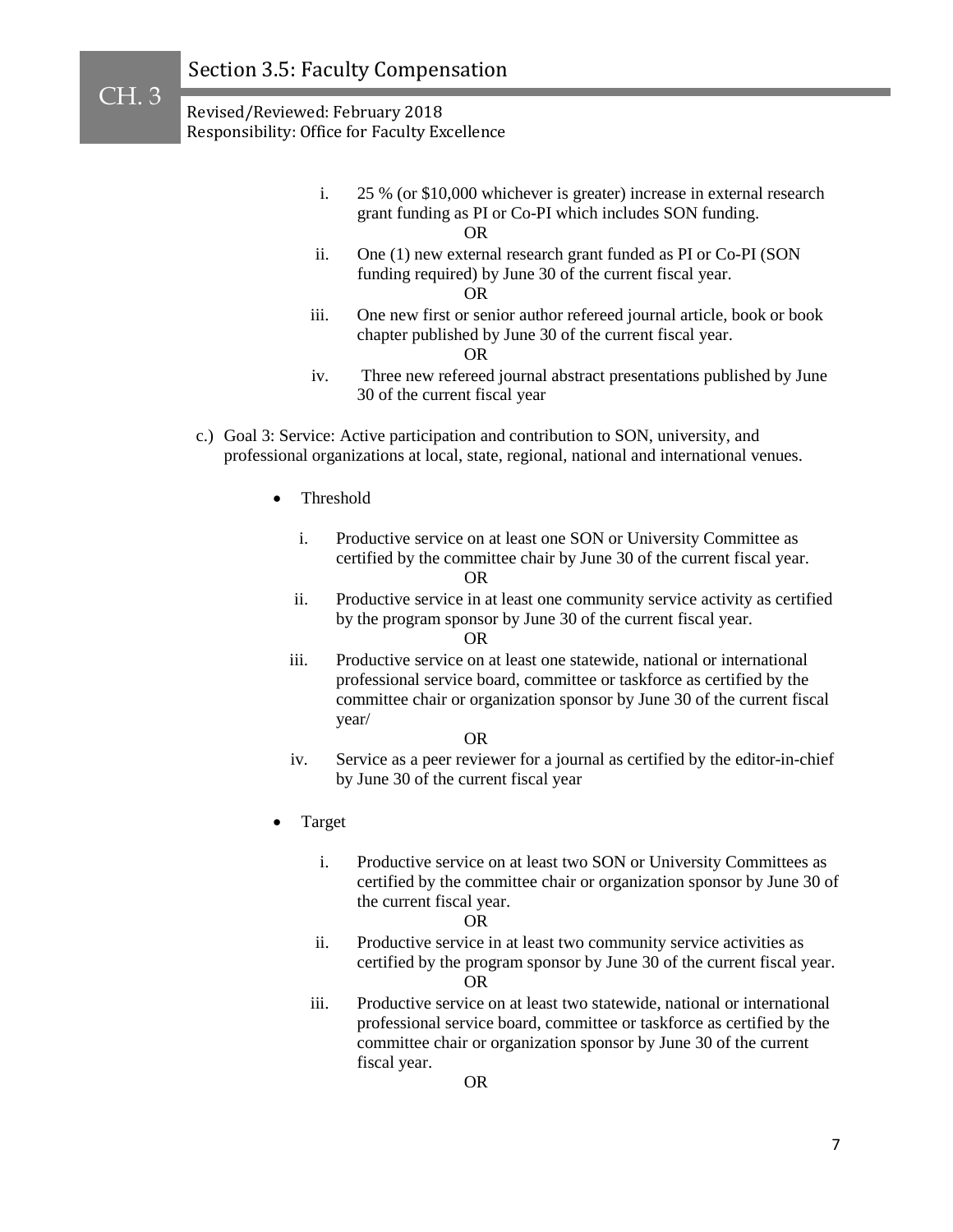CH. 3

- iv. Service as a member of the editorial board of a journal as certified by the editor-in-chief by June 30 of the current fiscal year
- **Exceptional** 
	- i. Productive service as chair of at least one (1) SON or University Committee as certified by an Associate Dean, Vice Dean or other official by June 30 of the current fiscal year
		- OR
	- ii. Productive service as chair or leader for at least one (1) community service activity as certified by the program sponsor by June 30 of the current fiscal year

#### OR

iii. Productive service as chair of at least one (1) statewide, national or international professional service board, committee or taskforce as certified by the organization sponsor by June 30 of the current fiscal year

OR

- iv. Service as an editor-in-chief of a journal as certified by chief operating officer or manager of journal
- 9. Incentive payments will be calculated as follows:
	- a.) School Goals Attainment of SON goals may accrue in incentive of up to a total of 2.5% of the fiscal year's annualized salary (1% total for threshold, 1.75% total for target, and 2.5% total for exceptional. Percentages are split evenly for each goal:
		- Goal 1. Research
			- i. Threshold .34% of annualized salary for the fiscal year
			- ii. Target .59% of annualized salary for the fiscal year
			- iii. Exceptional .84% of annualized salary for the fiscal year
		- Goal 2: Scholarship
			- i. Threshold .33% of annualized salary for the fiscal year
			- ii. Target .58% of annualized salary for the fiscal year
			- iii. Exceptional .83% of annualized salary for the fiscal year
		- Goal 3: Student Satisfaction
			- i. Threshold .33% of annualized salary for the fiscal year
			- ii. Target .58% of annualized salary for the fiscal year
			- iii. Exceptional .83% of annualized salary for the fiscal year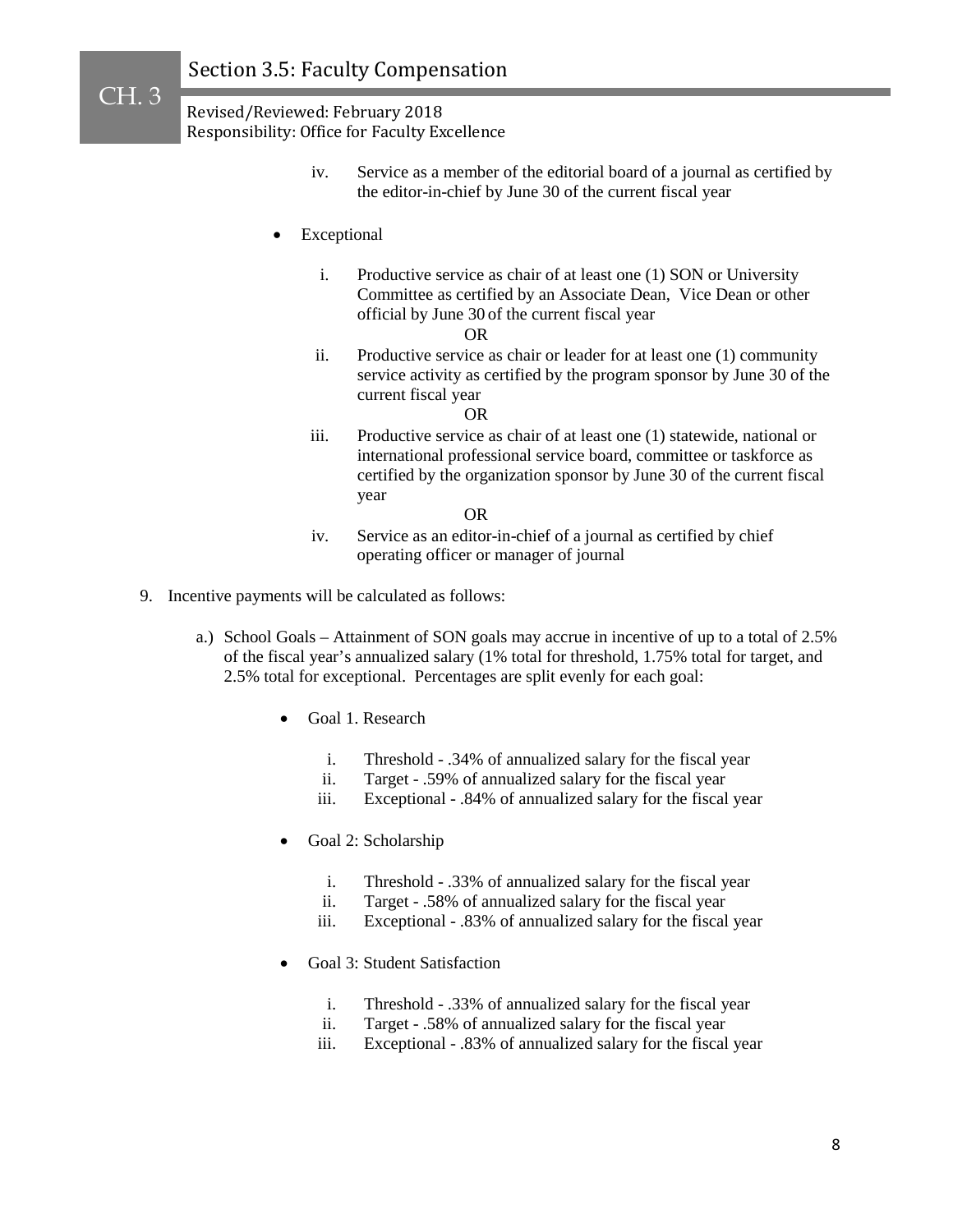Revised/Reviewed: February 2018 Responsibility: Office for Faculty Excellence

- b.) Individual Goals Attainment of individual goals may accrue in incentive up to a total of 2.5% of the annualized salary for the fiscal year (1% total for threshold, 1.75% total for target, and 2.5% total for exceptional. Percentages are split evenly for each goal)
	- Goal 1: Teaching
		- i. Threshold .34% of annualized salary for the fiscal year
		- ii. Target .59% of annualized salary for the fiscal year
		- iii. Exceptional .84% of annualized salary for the fiscal year
	- Goal 2: Research and Scholarship
		- i. Threshold .33% of annualized salary for the fiscal year
		- ii. Target .58% of annualized salary for the fiscal year
		- iii. Exceptional .83% of annualized salary for the fiscal year
	- Goal 3: Service
		- i. Threshold .33% of annualized salary for the fiscal year
		- ii. Target .58% of annualized salary for the fiscal year
		- iii. Exceptional .83% of annualized salary for the fiscal year

### **Z-2 Faculty Incentive Plan (FIP)**

- 1. The FIP Z-2 will be offered as an additional incentive to faculty members who have responsibilities and opportunities to generate revenue in practice & service through engagement with the Faculty Practice Plan through the Office of the Vice Dean for Practice and Engagement.
- 2. All School of Nursing Faculty with 50% or more appointment are automatically members of the Faculty Practice Plan. Those who are actively engaged in the practice plan through the office of the Vice Dean for Practice and Engagement may be eligible for the Z-2 incentive.
- 3. Z-2 incentive calculation is based on the performance of the faculty in a fiscal year which begins in September 1st of a given year to August 31st of the following year. Z-2 incentives will be disbursed in September of the following fiscal year.
- 4. Each faculty member engaged in the faculty practice plan may receive a maximum Z-2 incentive of not greater that 5% of their salary  $(X+Y)$ .
- 5. In order for Z-2 to disbursed, the SON faculty practice plan must have an excess of 20% over net operating margin in addition to 3-month operating expense reserve for the fiscal year.
- 6. FIP Z-2 incentive payments will be: 50% based on Faculty Practice Plan Goals (a maximum of 2.5% of academic salary). 50% based on individual goals (a maximum of 2.5% of academic salary).
- 7. The SON Faculty Practice Plan Goal is to increase productivity as evidenced by achieving a margin in excess of 20% over net operating margin plus 3-month operating expense reserve and increase in margin in comparison to the previous year as follows: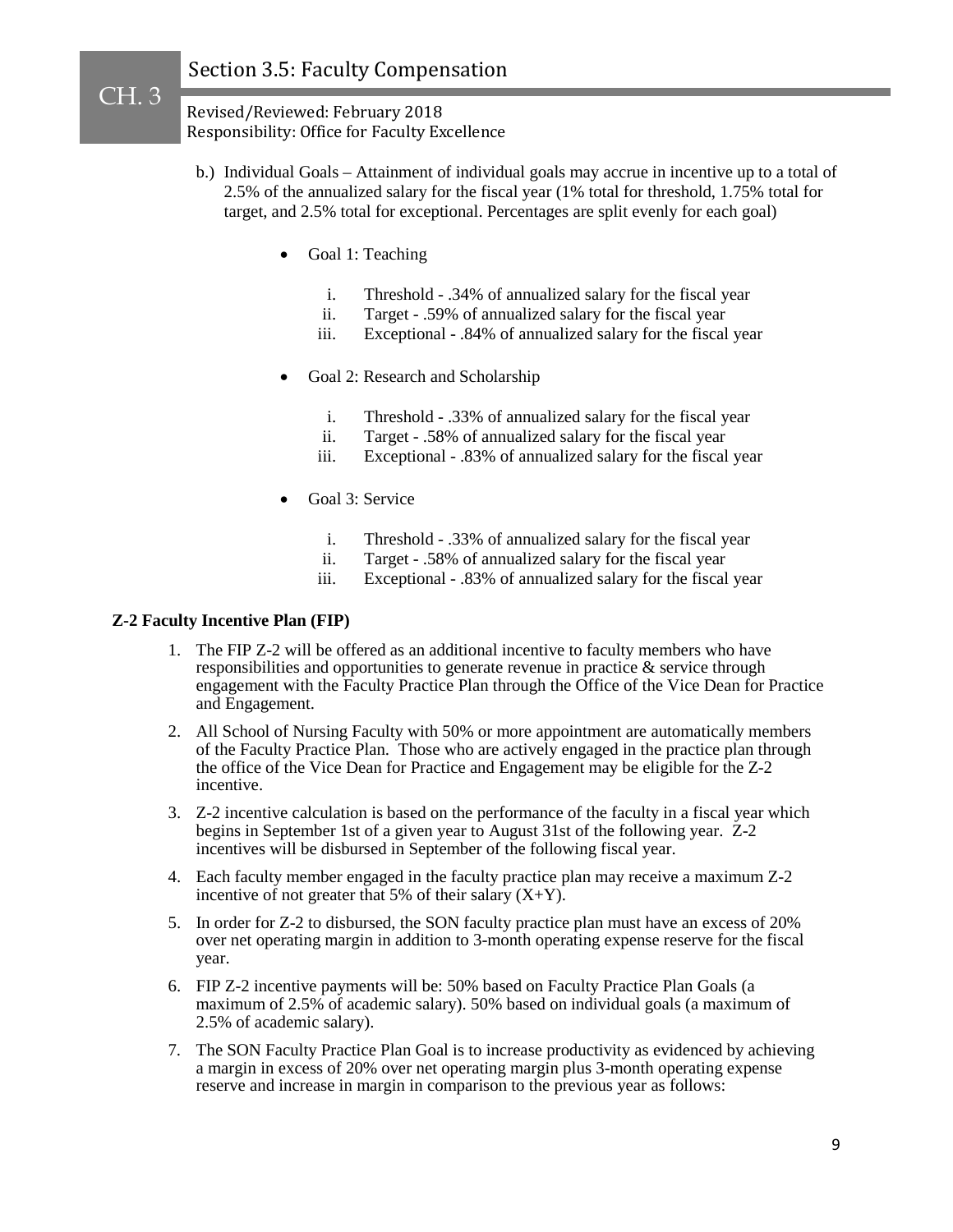### Revised/Reviewed: February 2018 Responsibility: Office for Faculty Excellence

- a.) Threshold increase of 1%
- b.) Target increase of 2%

CH. 3

- c.) Exceptional increase of 4%
- 8. Individual Faculty Practice Plan goal is to increase practice productivity as evidenced by generated positive practice revenue
	- a.) Threshold: Generates a positive net revenue of 2-4%
	- b.) Target: Generates a positive net revenue of 5-10
	- c.) Exceptional: Generates a positive net revenue of more than 10%
- 9. Incentive payments will be calculated as follows.
	- a.) SON Faculty Practice goals Attainment of SON Faculty Practice goals may accrue in incentive of up to total of 2.5% of the percent of Faculty's Clinical Practice effort for fiscal year's annualized salary as follows:
		- Threshold  $-1\%$  incentive
		- Target  $1.75\%$  incentive
		- Exceptional  $-2.5%$  incentive
	- b.) Individual Faculty Practice goals Attainment of individual Faculty Practice goals may accrue in incentive up to a total of 2.5% of percent of Faculty's Clinical Practice effort for the annualized salary for the fiscal year as follows:
		- Threshold  $-1\%$  incentive
		- Target  $1.75\%$  incentive
		- Exceptional  $-2.5%$  incentive

The Faculty Practice Revenue follows the formula outlined below. Definitions of components are outlined below.

| The Faculty Practice Revenue follows    |                                                     |                          |
|-----------------------------------------|-----------------------------------------------------|--------------------------|
| the formula outlined below. Definitions |                                                     |                          |
| of components are outlined below.       |                                                     |                          |
| <b>Revenue</b>                          |                                                     |                          |
| Fee for Service                         | \$<br>۰                                             |                          |
|                                         |                                                     |                          |
| <b>Expenses</b>                         |                                                     |                          |
| Salary                                  | \$<br>% Clinical Effort<br>$\overline{\phantom{a}}$ |                          |
| <b>Benefits</b>                         | \$<br>% Benefits Rate<br>$\overline{\phantom{a}}$   |                          |
| Dean's Tax                              | \$<br>5.75%<br>$\overline{\phantom{a}}$             |                          |
| <b>Office Faculty Excellence Tax</b>    | \$<br>5%<br>$\overline{\phantom{a}}$                |                          |
| <b>Institutional Contribution</b>       | \$<br>5%<br>$\blacksquare$                          |                          |
|                                         |                                                     | (Overhead % Reviewed     |
|                                         |                                                     | Annually based on actual |
| <b>UT Nursing Overhead</b>              | \$<br>16%                                           | overhead costs)          |
| <b>Total Expenses</b>                   | \$                                                  |                          |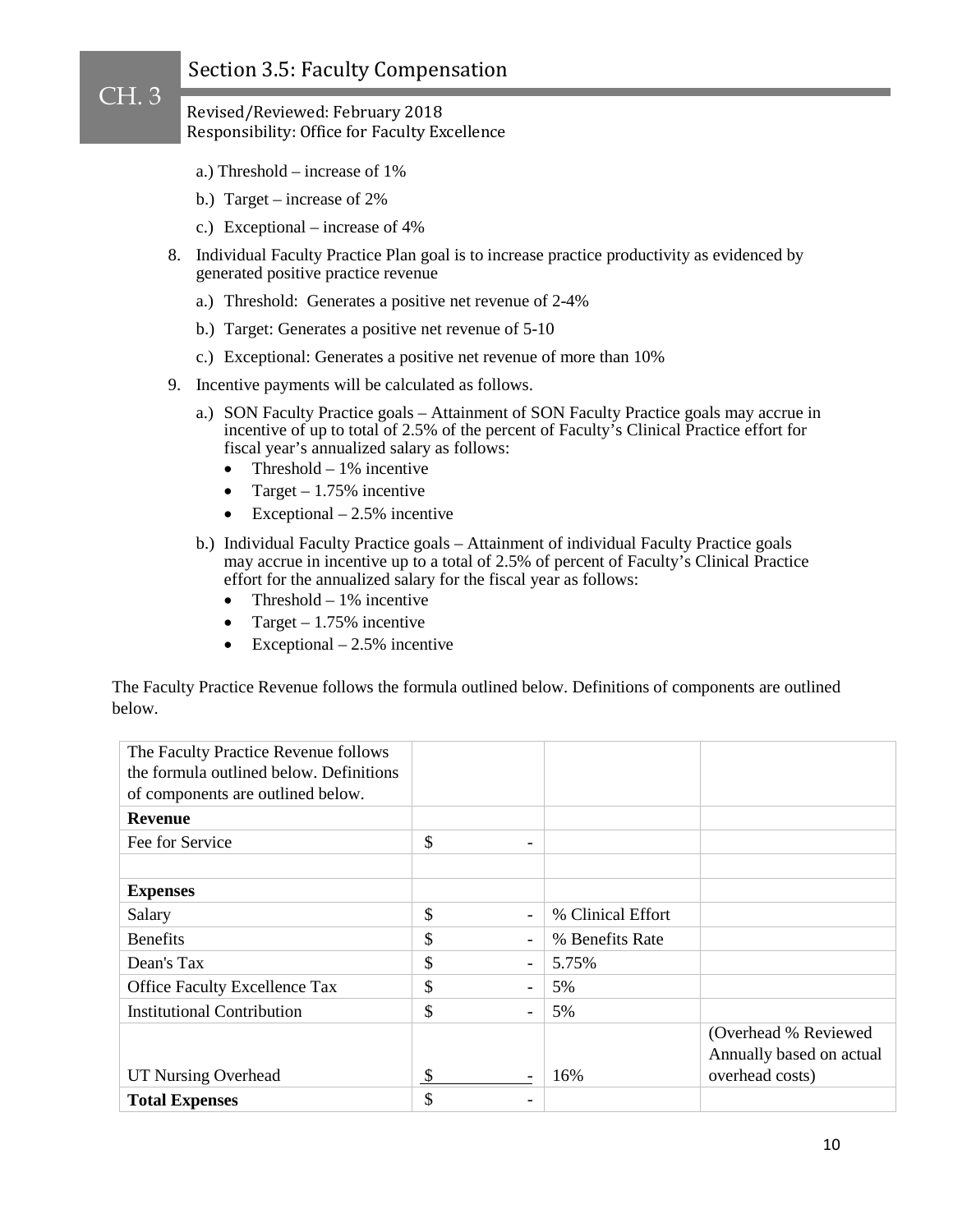Revised/Reviewed: February 2018 Responsibility: Office for Faculty Excellence

| эн.<br>$\sim$ $\sim$ $\sim$ $\sim$ $\sim$ $\sim$ |  |  |  |
|--------------------------------------------------|--|--|--|
|--------------------------------------------------|--|--|--|

### **Definitions:**

CH. 3

Revenue – Practice income less expenses.

Salary – the % of faculty effort for the Faculty Practice (e.g.  $10\%$  of faculty's X+Ys). Benefits – employer paid portion of the benefits paid to the employee. These expenses may include group health insurance, unemployment Insurance, worker's compensation, Teachers Retirement Service or Optional Retirement plans, etc.

Dean's Tax – a portion of the revenue earned from practice plan funds transferred to the Dean's Office to support the School as a whole, such as faculty recruitment costs, faculty incentive payments, one-time equipment expenditures, additional M&O support for those activities that cannot be paid for with state funds, etc.

Office of Faculty Excellence Tax – a portion of the revenue earned from practice plan funds transferred to OFE to support faculty functions and activities such as faculty travel, faculty development, faculty presentations, etc.

Institutional Contribution – a portion of the revenue earned from the practice plan funds transferred to the Institution to be reallocated at the President's discretion to fund various institutional commitments.

UT Nursing Overhead – expenses that support the practice plan. These expenses include non-faculty salaries (both administrative and medical), medical supplies, administrative costs, etc. The overhead rate is reviewed annually based on the prior year's overhead expenses.

### **Faculty Performance Planning and Evaluations**

1. Annual Plan and Review

Annually each faculty member will participate in performance planning and evaluation with the Vice Dean for Faculty Excellence and the Dean. A plan for each component of the compensation structure will be developed by the Vice Dean for Faculty Excellence with approval of the Dean. The annual review will address superior productivity, as well as, any concerns about a faculty member not meeting the performance standard.

- 2. Faculty Compensation
	- a. New Hires: Compensation will use the most current AACN 12-month AACN Salaries of Instructional and Administrative Nursing Faculty in Baccalaureate and Graduate Programs in Nursing using Table 33. Calendar Year: Salaries for All Full-Time Nurse Faculty in Institutions with an Academic Health Center by Rank, Public Institution, and Degree Level. The Vice Dean for Faculty Excellence, with the approval of the Dean will recommend a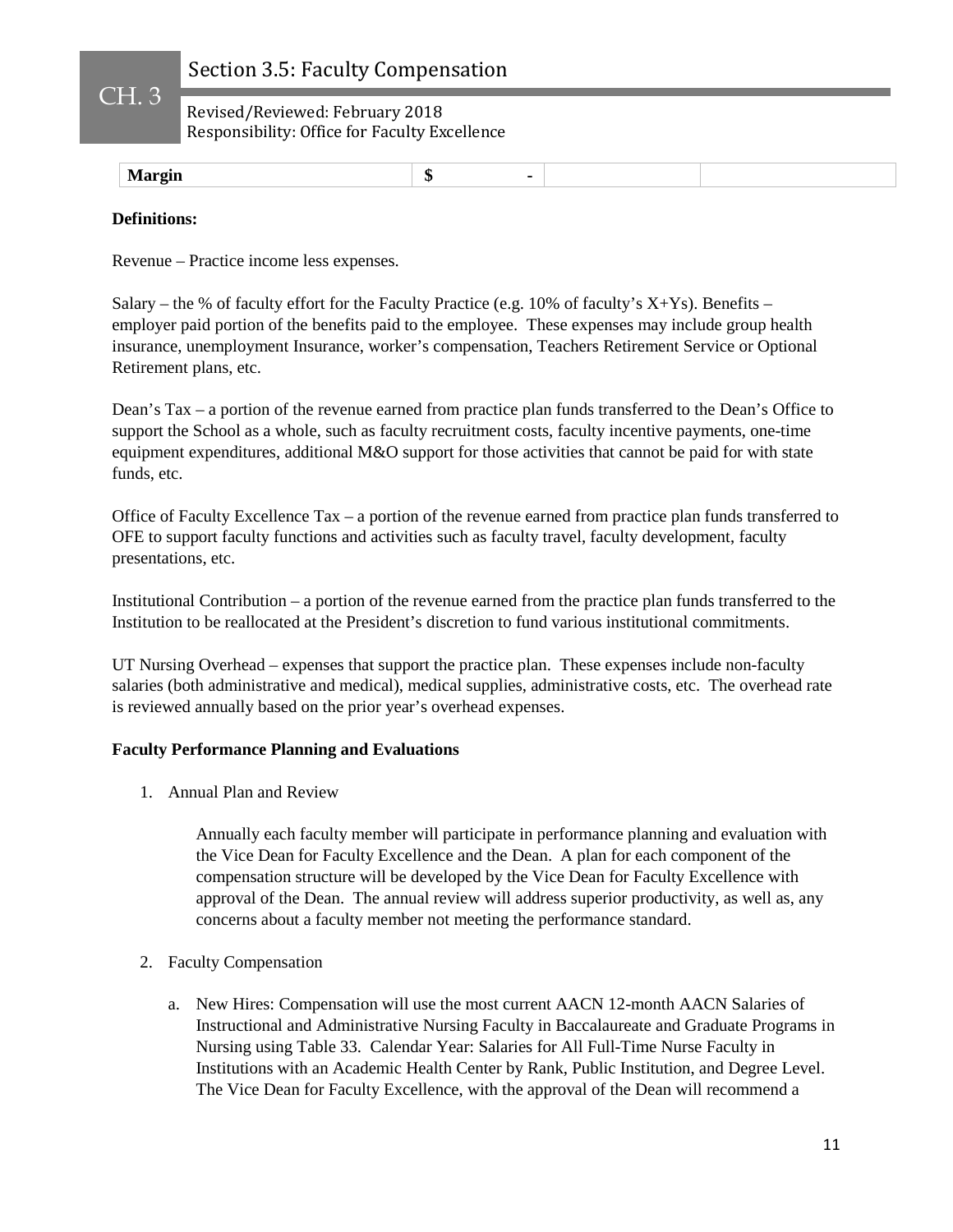Revised/Reviewed: February 2018 Responsibility: Office for Faculty Excellence

starting salary no less than the 25th Percentile based on experience. The XYZ compensation plan guidelines will be followed. If hired on a 09-month basis, the salary will be pro-rated based on the 12-month schedule and percent effort.

- b. Promotions: Faculty who are promoted will be compensated an annual 12-month increase based on the below schedule. This increase begins in fiscal year (September 1st) of the effective date of promotion based on percent of effort and applies to all tracks.
	- i.+ \$3,000 Instructor to Assistant Professor ii.+ \$6,000 Assistant Professor to Associate Professor iii.+\$10,000 Associate Professor to Professor
- c. Merit: Merit Consideration will be determined by a defined criteria based on a meritorious performance rubric.
- 3. Process for Resolving Faculty and Vice Dean for Faculty Excellence Non Concurrence

In the event that a faculty member and the Vice Dean for Faculty Excellence do not agree on their evaluation and compensation plan, the faculty member will follow the normal chain of command and request to meet with the Dean. If the concerns are not resolved, the faculty member has the option of pursuing the concern further through the University Handbook of Operating Procedures Policy on Grievances.

#### **Notes on Scholarship**

CH. 3

As proposed by Boyer, scholarship includes four different categories:

- 1. The scholarship of discovery including original research that advanced knowledge; Examples:
	- a.) Internally or externally funded research projects
	- b.) Research projects
	- c.) Working papers
	- d.) Peer-reviewed journal articles
	- e.) Book chapters and /or books
	- f.) Creative activity: Compositions, presentations, performances, exhibits and projects.
- 2. The scholarship of integration that involves synthesis of information across disciplines, across topics within a discipline or across time. Examples:
	- a.) Professional development workshop
	- b.) Literature reviews
	- c.) Policy papers
	- d.) Inter-professional education
	- e.) Presentations of research at conferences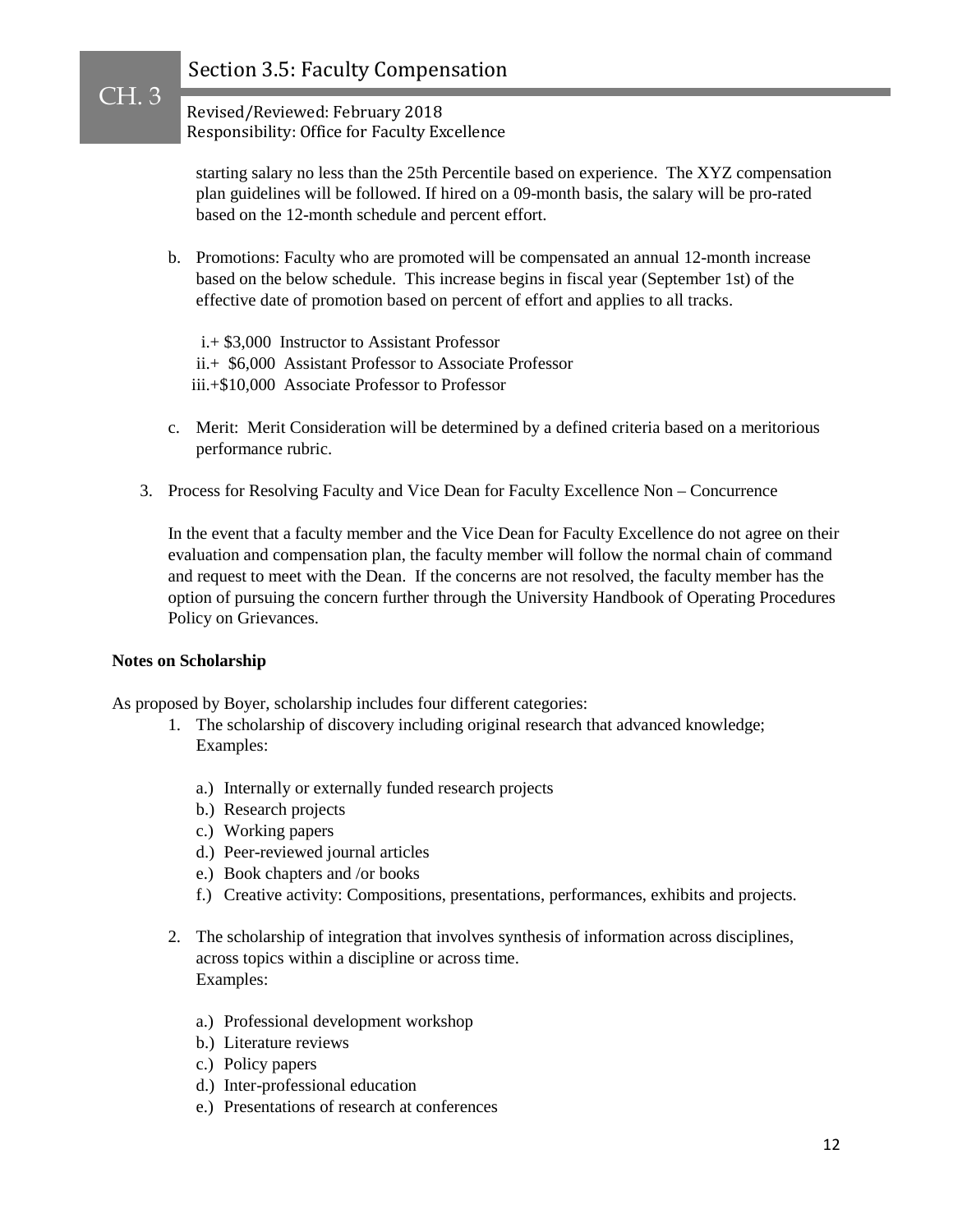Revised/Reviewed: February 2018 Responsibility: Office for Faculty Excellence

- f.) Non-academic publications that address discipline-related concerns
- g.) Meta-analysis (contrasting or combining results from different studies)
- 3. The scholarship of application/engagement that goes beyond the service duties of a faculty member to those within or outside the University and involves the rigor and application of disciplinary expertise with results that can be shared with and/or evaluated by peers; Examples:
	- a.) Consulting activities in field or industry that directly relate to the intellectual work of the faculty member
	- b.) Support or development of community activities in the field or industry that link with academic discipline
	- c.) Formal development and /or oversight of practice/partnerships on behalf of the University that connect students with the field/industry
	- d.) The application of theory in the field to real world problems.
	- e.) Development of centers for study or service
	- f.) Media contributions (newspaper, magazine, etc.)
- 4. The scholarship of teaching and learning with the systematic study of teaching and learning processes. This differs from scholarly teaching in that it requires a format that will allow public sharing and the opportunity for application and evaluation by others. Examples:
	- a.) Development of new or substantially revised courses, curricula
	- b.) Innovative teaching materials/strategies
	- c.) Educational research projects resulting in findings disseminated at professional conferences and/or in peer-reviewed publications
	- d.) Projects funded by external or internal grants to support instructional activities
	- e.) Production of videos for instruction
	- f.) Technical, procedural or practical innovations made clinically or professionally
	- g.) Publication of textbooks or teaching materials.

### References:

CH. 3

Boyer, E.L. (1990). Scholarship reconsidered: Priorities of the professoriate. The Carnegie Foundation for the Advancement of Teaching; A Special Report.

Edwards, J., Alichnie, C., Easley, C.E., Edwardson, S., Keating, S.B. & Stanley, J. (1999). Defining scholarship for the discipline of nursing. American Association of Colleges of Nursing; Position Statements; Retrieved from: <http://www.aacn.nche.edu/publications/position/defining-scholarship>

McNabb, J. Pawlyshyn, N. (2014). Defining Scholarship: Boyer's 4 models of scholarship: A faculty conversation. Northeastern University; Faculty Professional Development Day

Approved by Faculty Assembly – May 26, 2009 – via electronic vote